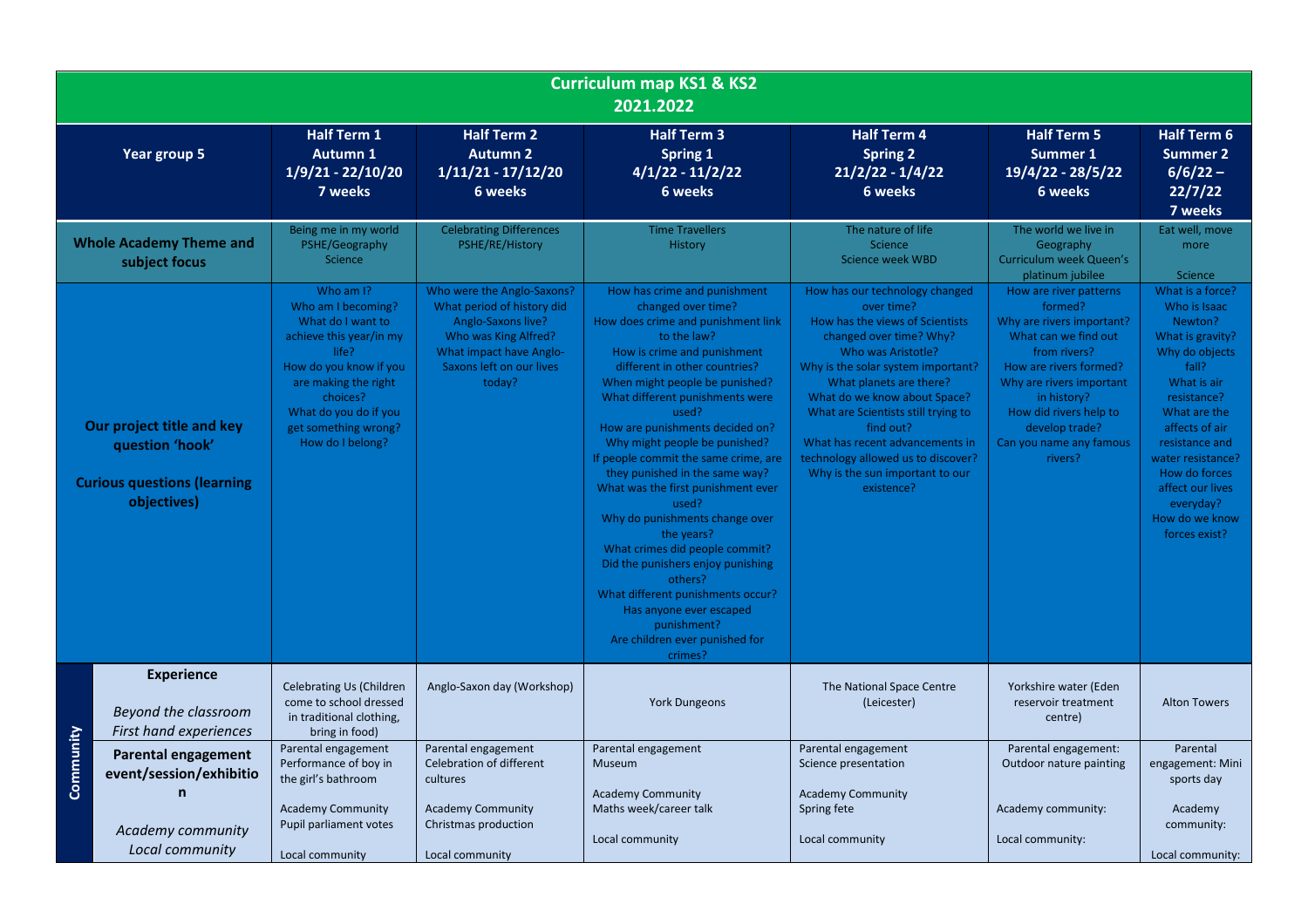|                             | National citizenship                             | Religious visitor contact<br>from local environment                                                                                                                                                                                                                                                                                        | Writing to Darnall care home                                                                                                                                                                                                                                                                                                                                                                                                                                 | Maths in the community $-QR$ code<br>challenge?                                                                                                                                                                                                                                                                                                                                                                                              | National citizenship                                                                                                                                                                                                                                                                                                                                                                                                                                                                     | National citizenship:                                                                                                                                                                                                                                                                                                                                                                                                                                                                                            | <b>National</b>                                                                                                                                                                                                                                                                                                                                                                                                    |
|-----------------------------|--------------------------------------------------|--------------------------------------------------------------------------------------------------------------------------------------------------------------------------------------------------------------------------------------------------------------------------------------------------------------------------------------------|--------------------------------------------------------------------------------------------------------------------------------------------------------------------------------------------------------------------------------------------------------------------------------------------------------------------------------------------------------------------------------------------------------------------------------------------------------------|----------------------------------------------------------------------------------------------------------------------------------------------------------------------------------------------------------------------------------------------------------------------------------------------------------------------------------------------------------------------------------------------------------------------------------------------|------------------------------------------------------------------------------------------------------------------------------------------------------------------------------------------------------------------------------------------------------------------------------------------------------------------------------------------------------------------------------------------------------------------------------------------------------------------------------------------|------------------------------------------------------------------------------------------------------------------------------------------------------------------------------------------------------------------------------------------------------------------------------------------------------------------------------------------------------------------------------------------------------------------------------------------------------------------------------------------------------------------|--------------------------------------------------------------------------------------------------------------------------------------------------------------------------------------------------------------------------------------------------------------------------------------------------------------------------------------------------------------------------------------------------------------------|
|                             | Global citizenship                               |                                                                                                                                                                                                                                                                                                                                            | National citizenship                                                                                                                                                                                                                                                                                                                                                                                                                                         |                                                                                                                                                                                                                                                                                                                                                                                                                                              | Right's respecting project raising                                                                                                                                                                                                                                                                                                                                                                                                                                                       |                                                                                                                                                                                                                                                                                                                                                                                                                                                                                                                  | citizenship:                                                                                                                                                                                                                                                                                                                                                                                                       |
|                             |                                                  | National citizenship<br><b>Black history month</b>                                                                                                                                                                                                                                                                                         | Bonfire night safety                                                                                                                                                                                                                                                                                                                                                                                                                                         | National citizenship<br>Right's respecting project raising                                                                                                                                                                                                                                                                                                                                                                                   | money                                                                                                                                                                                                                                                                                                                                                                                                                                                                                    |                                                                                                                                                                                                                                                                                                                                                                                                                                                                                                                  |                                                                                                                                                                                                                                                                                                                                                                                                                    |
|                             |                                                  |                                                                                                                                                                                                                                                                                                                                            | Global Citizenship<br>Diwali celebration                                                                                                                                                                                                                                                                                                                                                                                                                     | money                                                                                                                                                                                                                                                                                                                                                                                                                                        | Global Citizenship<br>Remembrance activity - why is                                                                                                                                                                                                                                                                                                                                                                                                                                      |                                                                                                                                                                                                                                                                                                                                                                                                                                                                                                                  |                                                                                                                                                                                                                                                                                                                                                                                                                    |
|                             |                                                  |                                                                                                                                                                                                                                                                                                                                            |                                                                                                                                                                                                                                                                                                                                                                                                                                                              | Global Citizenship                                                                                                                                                                                                                                                                                                                                                                                                                           | peace important?                                                                                                                                                                                                                                                                                                                                                                                                                                                                         |                                                                                                                                                                                                                                                                                                                                                                                                                                                                                                                  |                                                                                                                                                                                                                                                                                                                                                                                                                    |
|                             |                                                  |                                                                                                                                                                                                                                                                                                                                            |                                                                                                                                                                                                                                                                                                                                                                                                                                                              | Remembrance activity - why is peace<br>important?                                                                                                                                                                                                                                                                                                                                                                                            |                                                                                                                                                                                                                                                                                                                                                                                                                                                                                          |                                                                                                                                                                                                                                                                                                                                                                                                                                                                                                                  |                                                                                                                                                                                                                                                                                                                                                                                                                    |
|                             |                                                  | Being me in my world                                                                                                                                                                                                                                                                                                                       | <b>Celebrating difference</b>                                                                                                                                                                                                                                                                                                                                                                                                                                | <b>Dreams and goals</b>                                                                                                                                                                                                                                                                                                                                                                                                                      | <b>Relationships</b>                                                                                                                                                                                                                                                                                                                                                                                                                                                                     | Changing me                                                                                                                                                                                                                                                                                                                                                                                                                                                                                                      | <b>Healthy Me</b>                                                                                                                                                                                                                                                                                                                                                                                                  |
| <b>Personal Development</b> | Children will learn in<br>PSE/Jigsaw<br>9 habits | September - Who am I?<br>October - Who am I<br>becoming?<br>Being me in my world<br>My hopes for the year<br>ahead<br>Empathising with those<br>whose lives are different<br>to my own<br><b>Rights and</b><br>responsibilities as a<br><b>British Citizen</b><br>Making choices (rewards<br>and consequences)<br>Working well with others | November - Being hopeful<br>December - Being joyful<br>'A Passion to include<br>everyone'<br><b>Being Welcoming</b><br><b>Team Work</b><br>Including everyone<br><b>Anti-bullying week</b><br>My culture<br><b>Cultural differences causing</b><br>conflict<br>Racism<br>Rumours, bullying and<br>managing my feelings<br>Types of bullying<br>The developing world<br>Material wealth and the<br>value of happiness<br>Respecting other people's<br>culture | January - Being patient and<br>preserving<br><b>February - Compassionate</b><br>'A desire to treat people equally<br>respecting differences'<br>I am unique<br><b>Likes and dislikes</b><br><b>Respecting differences</b><br>When I grow up<br>Investigate jobs and careers<br>(appreciating contributions made by<br>people in different jobs)<br>To describe the dreams and goals of<br>a young person in a culture different<br>from mine | May - self control<br>'A deep sense that things can be<br>changed and be transformed'<br><b>Setting Targets</b><br><b>Aspirations</b><br>Change<br>Recognising me (qualities and<br>characteristics)<br><b>Building self-esteem</b><br>Getting on and falling out<br>Not feeling pressurised into having<br>a boyfriend/girlfriend<br>Recognising jealousy, where it<br>comes from and how to manage it.<br>How to stay safe when using<br>technology to communicate with<br>my friends. | June - Humble/humility<br>July - Honesty<br>'A sense of perseverance<br>to keep going for the long<br>haul'<br><b>Being Patient</b><br><b>Learning from our</b><br>mistakes and saying sorry<br><b>Keep Learning</b><br>Self-image and body<br>image<br>How boys and girls bodies<br>change during puberty<br>The reproduction of<br>animals and humans<br>(Science link – life cycles)<br>How reproduction can be<br>different in some animals<br>(frogs)<br>Correctly label the<br>internal and external parts | <b>March - Forgiving</b><br>April-<br>Considerate<br>'A Commitment to<br>healthy open<br>relationships'<br><b>Being Kind</b><br>What to do when<br>feeling sad angry<br>of saying sorry<br><b>Being Friends</b><br>Smoking and<br>tobacco (health<br>risks)<br>Alcohol (misuse,<br>anti-social<br>behaviour and the<br>affects on the<br>body)<br><b>Resisting peer</b><br>pressure<br>Body image and<br>the media |
|                             |                                                  |                                                                                                                                                                                                                                                                                                                                            |                                                                                                                                                                                                                                                                                                                                                                                                                                                              |                                                                                                                                                                                                                                                                                                                                                                                                                                              |                                                                                                                                                                                                                                                                                                                                                                                                                                                                                          | of male and female bodies<br>that are necessary for<br>making a baby.<br>Looking ahead (growing<br>responsibilities, age of<br>consent)                                                                                                                                                                                                                                                                                                                                                                          | (respecting<br>myself)<br>To describe the<br>different roles<br>food can play in<br>people's lives and                                                                                                                                                                                                                                                                                                             |
|                             |                                                  |                                                                                                                                                                                                                                                                                                                                            |                                                                                                                                                                                                                                                                                                                                                                                                                                                              |                                                                                                                                                                                                                                                                                                                                                                                                                                              |                                                                                                                                                                                                                                                                                                                                                                                                                                                                                          | Looking ahead to Y6.                                                                                                                                                                                                                                                                                                                                                                                                                                                                                             | can explain how<br>people can<br>develop eating<br>problems<br>(disorders)<br>relating to body<br>image pressures                                                                                                                                                                                                                                                                                                  |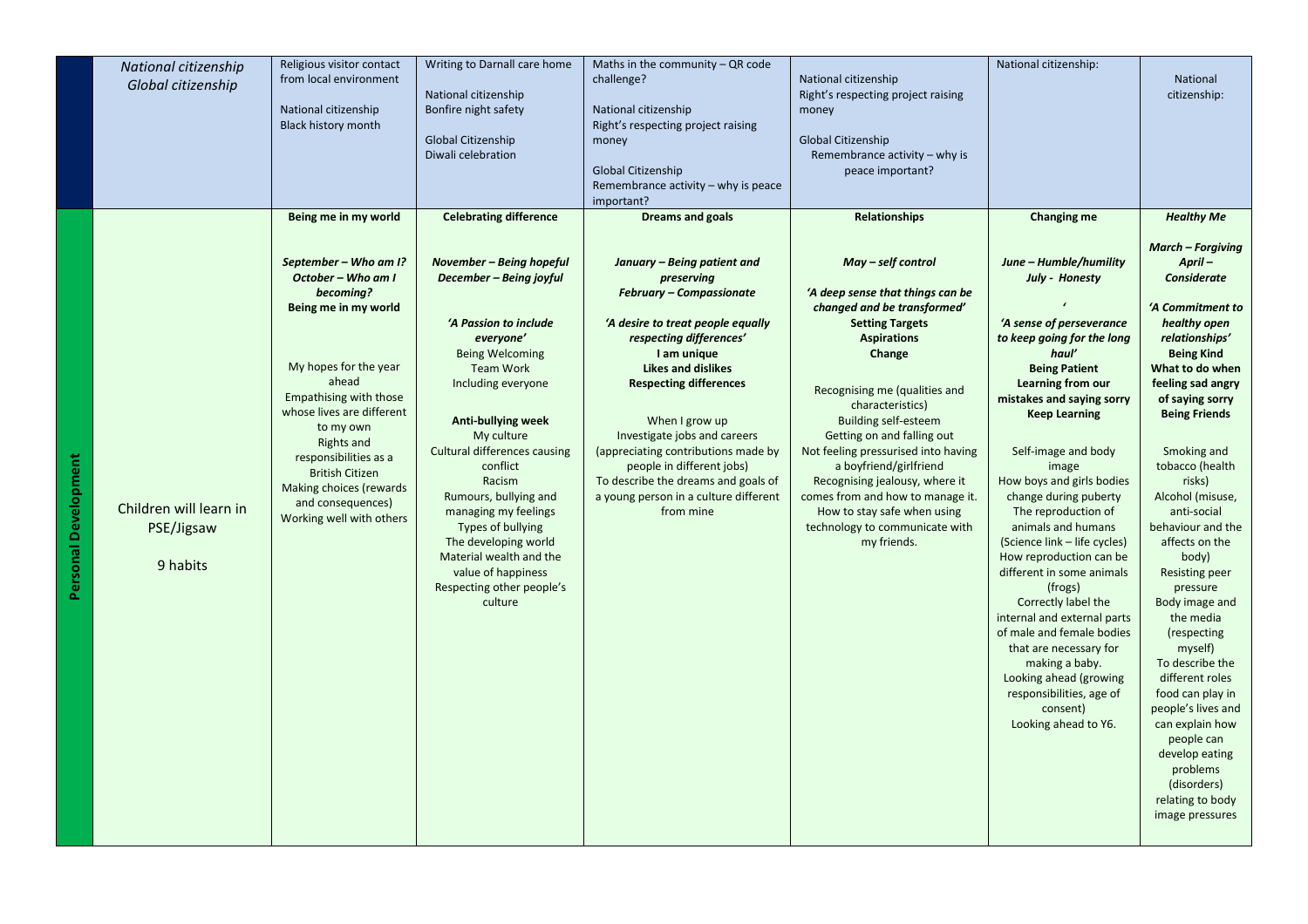|         |                         |                                       | Racism                         |                                          |                                        | Peer pressure online -      | FGM - Safe                          |
|---------|-------------------------|---------------------------------------|--------------------------------|------------------------------------------|----------------------------------------|-----------------------------|-------------------------------------|
|         |                         | Having a voice<br>Rights of the Child |                                | Stereotypes in jobs for men and<br>women | Hygiene – personal hygiene             | where to get help           | operations (link to                 |
|         |                         | <b>UNICEF</b>                         | Bullying – types of bullying   |                                          |                                        | (prevent)                   | plastic surgery)                    |
|         |                         |                                       | <b>Rainbow Laces</b>           |                                          |                                        | Forced marriage What is     |                                     |
|         |                         |                                       |                                |                                          |                                        | it? Understanding the       | Who to tell $-$                     |
|         |                         |                                       | <b>Rumour spreading</b>        |                                          |                                        | difference between forced   | Sexual Abuse                        |
|         |                         |                                       |                                |                                          |                                        | and arranged marriage.      | (Keeping myself                     |
|         |                         |                                       | Disabilities - Different types |                                          |                                        | Who can help?               | safe - My body,                     |
|         | Safeguarding curriculum |                                       | of disabilities                |                                          |                                        | Domestic abuse - (staying   | my rights - Who                     |
|         |                         |                                       |                                |                                          |                                        | safe, feeling safe and      | to tell)                            |
|         |                         |                                       |                                |                                          |                                        | understanding healthy       |                                     |
|         |                         |                                       |                                |                                          |                                        | relationships - who can     |                                     |
|         |                         |                                       |                                |                                          |                                        | help?)                      |                                     |
|         |                         |                                       |                                |                                          |                                        | Safe relationships online   |                                     |
|         |                         |                                       |                                |                                          |                                        | and how to use social       |                                     |
|         |                         |                                       |                                |                                          |                                        | media safely.               |                                     |
|         |                         | Boy in the girl's                     | No ballet shoes in Syria       | Alfred Noyes - Highwayman                | The star outside my window             | Phillip Pullman -           | Elizabeth Laird -                   |
|         |                         | bathroom                              |                                |                                          |                                        | Clockwork                   | Fastest boy in the                  |
|         |                         |                                       |                                |                                          |                                        |                             | world                               |
|         |                         |                                       |                                |                                          |                                        |                             |                                     |
|         | <b>Key Text</b>         |                                       |                                |                                          |                                        |                             |                                     |
|         |                         |                                       |                                |                                          |                                        |                             |                                     |
|         |                         |                                       |                                |                                          |                                        |                             |                                     |
|         |                         |                                       |                                |                                          |                                        |                             |                                     |
|         |                         |                                       |                                |                                          |                                        |                             |                                     |
|         |                         | shrugged, distorted,                  |                                |                                          |                                        |                             | rural, deprived,<br>urban, poverty, |
|         |                         | glared, snickered,                    | Syria, refugee, makeshift,     |                                          | torrent, galleon, claret, rapier,      | oscillating, relentless,    | sanitation,                         |
|         | Vocabulary              | flabbergasted, asserted,              | community, acceptance,         | Affliction, anguish, avenge, bewitch,    | plait, wicket, ostler, casement, jest, | sauerkraut,                 | overpopulated,                      |
|         | <b>Tier 2 &amp; 3</b>   | timidly, drastic,                     | misconception, bias, hesitant, | billow, bitter, brood, decree, dwell,    | strain, muzzle, prime, musket,         | apprenticeship, scythe,     | dense, athlete,                     |
|         |                         | muttered, modestly,                   | ballet, pirouette              | endure, fiend, gory, lair                | brandish                               | temperament, optimist,      | Olympian,                           |
|         |                         | frantically, cluttered,               |                                |                                          |                                        | commotion                   | heirloom,                           |
|         |                         | grimaced, ferociously                 |                                |                                          |                                        |                             | sentimental                         |
|         |                         | Understand that there                 | Attempt pronunciation of       | Know that non-fiction texts are          | Use skimming and scanning to find      | Explore how dialogue is     | Explore the                         |
|         |                         | will be unfamiliar words.             | unfamiliar words drawing on    | structured to guide the reader to        | the information I need.                | used to develop character.  | structures and                      |
|         |                         | Use dictionaries to check             | prior knowledge of similar     | information.                             | Make notes on the information I        | Explore how actions are     | techniques used.                    |
|         |                         | or find the meaning of                | looking words.                 | Know that non-fiction texts may          | need.                                  | added to dialogue to        | For example, short                  |
|         |                         | unfamiliar words.                     | Know that there is a range of  | include a creative, fictional element    | Organise my notes and present          | move events forward.        | sentences,                          |
|         |                         | Ask questions to improve              | narrative genres which         | Discuss and explain how and why          | information.                           | Understand that writers     | rhetorical                          |
|         |                         | understanding.                        | includes classic and           | different books have different           | Summarise key information from         | use language for precise    | questions, ellipsis,                |
|         |                         | Give a personal point of              | traditional stories, myths and | structures.                              | different parts of the text.           | effect - understand that    | flashbacks.                         |
|         |                         | view about a text.                    | legends, poems and play        | Explain why I enjoyed a book or poem     | Explain how the choices a writer       | this may include precise    | Record examples                     |
| English | <b>Reading</b>          | Explain the reasons for               | scripts.                       | and who might also enjoy it.             | has made about the structure of a      | nouns, precisely chosen     | of effective                        |
|         |                         | viewpoint, using                      | Understand the difference      | Use meaning-seeking strategies to        | text support its purpose.              | adjectives, well developed  | techniques and                      |
|         |                         | evidence from the text.               | between fact and opinion.      | explore the meaning of words in          | Make predictions using knowledge       | noun phrases, similes,      | structures from                     |
|         |                         | Identify key information              | Find examples of fact and      | context.                                 | of the conventions of different        | metaphors,                  | reading to use in                   |
|         |                         | from the text.                        | opinion in texts and explain   | Understand that inferences can be        | genres and text types.                 | personification etc.        | my writing.                         |
|         |                         | Summarise key                         | why one is fact and the other  | drawn from different parts of the        |                                        | Know that the context in    | Explain how the                     |
|         |                         | information in                        | opinion.                       | text.                                    |                                        | which it was written can    | context of a text                   |
|         |                         | sentences.                            |                                | Justify inferences with evidence from    |                                        | affect a text. For example, | reflects the                        |
|         |                         | Find key information                  |                                | the text                                 |                                        | a classic text reflects how | reaction of the                     |
|         |                         | from different parts of               |                                |                                          |                                        | an audience of that time    | audience it was                     |
|         |                         | the text.                             |                                |                                          |                                        | will react.                 | written for.                        |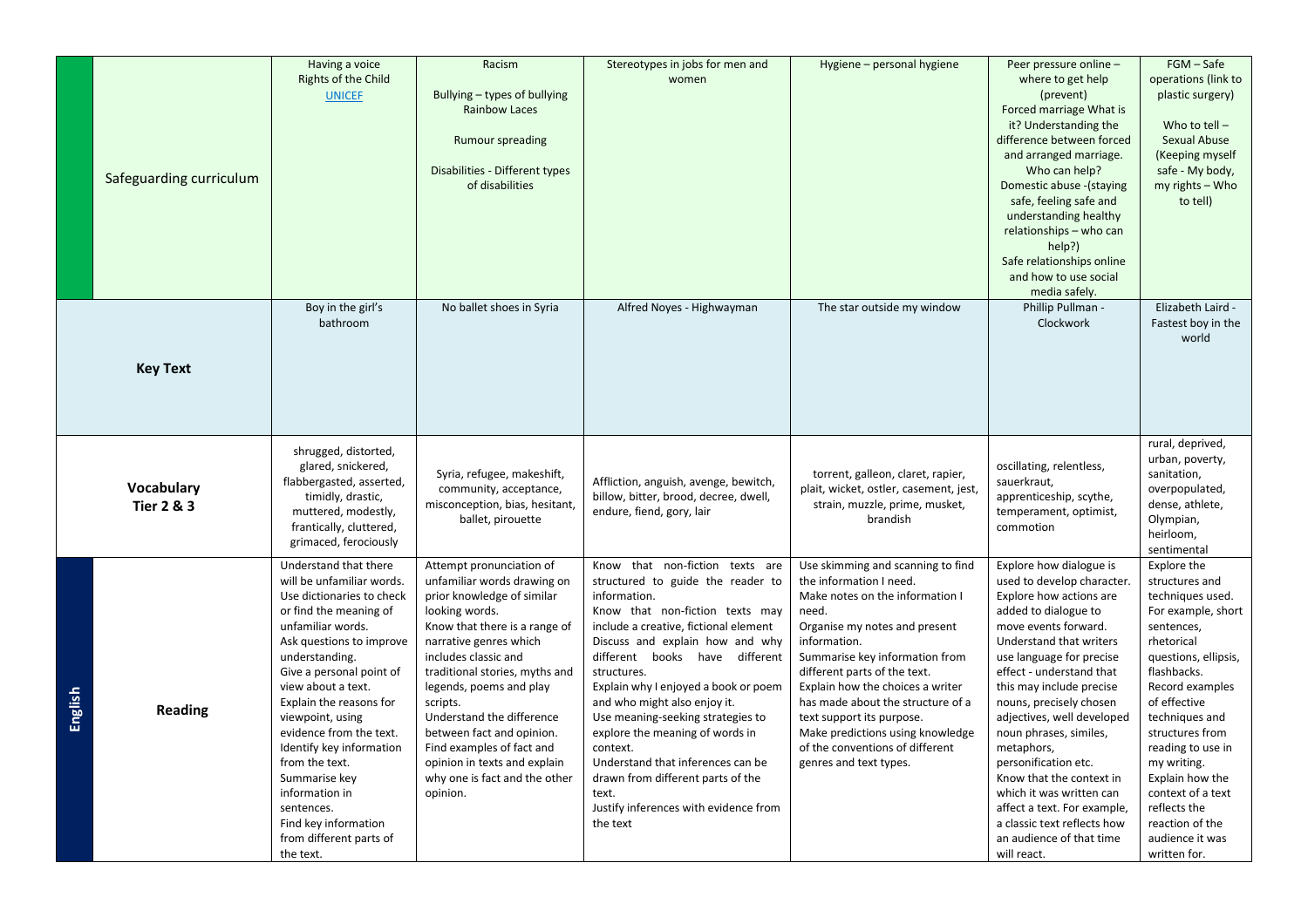|                |                                                                                                                                                                                                                                                                                                                                                                                                                                                                                                        |                                                                                                                                                                                                                                                                                                                                                                                                                                                                                                                   |                                                                                                                                                                                                                                                                                                                                                                                                                                                                                                                                                                                                                                                                                                                                                                      |                                                                                                                                                                                                                                                                                                                                                                                                                                                                                  | Explore how events are<br>viewed from another<br>perspective.                                                                                                                                                                                                                                                                              | Evaluate the<br>effectiveness of<br>different versions<br>of texts.<br>Identify the<br>writer's viewpoint,<br>for example, how<br>different<br>characters are<br>presented.                                                                                        |
|----------------|--------------------------------------------------------------------------------------------------------------------------------------------------------------------------------------------------------------------------------------------------------------------------------------------------------------------------------------------------------------------------------------------------------------------------------------------------------------------------------------------------------|-------------------------------------------------------------------------------------------------------------------------------------------------------------------------------------------------------------------------------------------------------------------------------------------------------------------------------------------------------------------------------------------------------------------------------------------------------------------------------------------------------------------|----------------------------------------------------------------------------------------------------------------------------------------------------------------------------------------------------------------------------------------------------------------------------------------------------------------------------------------------------------------------------------------------------------------------------------------------------------------------------------------------------------------------------------------------------------------------------------------------------------------------------------------------------------------------------------------------------------------------------------------------------------------------|----------------------------------------------------------------------------------------------------------------------------------------------------------------------------------------------------------------------------------------------------------------------------------------------------------------------------------------------------------------------------------------------------------------------------------------------------------------------------------|--------------------------------------------------------------------------------------------------------------------------------------------------------------------------------------------------------------------------------------------------------------------------------------------------------------------------------------------|--------------------------------------------------------------------------------------------------------------------------------------------------------------------------------------------------------------------------------------------------------------------|
| Phonics/SPaG   | Ensure the correct and<br>consistent use of tense<br>throughout a piece of<br>writing.<br>Start sentences in<br>different ways. (-ed/-<br>ing/simile openers,<br>adverbials, conjunctions,<br>not with the pronouns I,<br>He, She, They, It, Him,<br>Her etc. or The).<br>(adverbials of time-<br>Later, When the, As the<br>dawn broke,)<br>Form verbs with prefixes,<br>for example, dis, de, mis,<br>over and re.<br>Use relative clauses<br>focusing on relative<br>pronouns and their<br>function | Use a thesaurus for<br>alternative word choices.<br>Refocus different ways of<br>starting sentences recapping<br>gaps from Autumn 1.<br>(adverbials of place- nearby,<br>Inside, On top of, Over the<br>rainbow, In a nearby village,)<br>(manner- as quick as a flash,<br>with legs swinging in the air,)<br>Proofread work for spelling<br>and punctuation errors<br>Write for a range of purposes<br>and change formality to<br>address this<br>Use of nouns and<br>synonymous phrases to<br>reduce repetition | Focus on ways of extending<br>paragraphs using a variety of<br>conjunctions in different locations<br>Convert nouns and adjectives into<br>verbs by adding a suffix, for example,<br>ate, ise, ify.<br>Link ideas within and between<br>paragraphs (connecting adverbs and<br>adverbials for time (when); place<br>(where); how (as/with)<br>Use modal verbs or adverbs to<br>indicate degrees of possibility. (There<br>might be It could bewe may<br>besometimespossiblyoccasion<br>ally $)$<br>Suggest changes to vocabulary,<br>grammar and punctuation to<br>enhance effects and clarify meaning.<br>Use colons to introduce a list<br>Use paragraphs correctly so that<br>each one has a clear topic, and has a<br>signal of change in time, place or<br>event | Use stylistic devices to create<br>effects in writing. (simile,<br>metaphor, personification)<br>Create atmosphere and describe<br>settings- I use antonyms and<br>synonyms to enhance the<br>description.<br>Develop characters through action,<br>description and dialogue. (Correct<br>and effective use of speech)<br>Action through well-chosen<br>adjectives, verbs and adverbs).<br>Settings are used to not only create<br>atmosphere, but also to indicate a<br>change. | Use inverted commas and<br>other punctuation to<br>accurately indicate direct<br>speech<br>Manage shifts in time and<br>place effectively and guide<br>the reader through the<br>text.<br>Use the perfect form of<br>verbs to mark<br>relationships of time and<br>cause.<br>Use brackets, dashes or<br>commas to indicate<br>parenthesis. | Models from my<br>reading are often<br>used or integrated<br>into writing<br>Choose words for<br>deliberate effect<br>and use them<br>thoughtfully and<br>with precision.<br>Cover SPaG<br>objectives which<br>have been<br>highlighted as a<br>gap in assessment. |
| <b>Writing</b> | Letter<br>Diary                                                                                                                                                                                                                                                                                                                                                                                                                                                                                        | Parallel stories of the same<br>event                                                                                                                                                                                                                                                                                                                                                                                                                                                                             | Non-chronological report                                                                                                                                                                                                                                                                                                                                                                                                                                                                                                                                                                                                                                                                                                                                             | Setting description<br>Character description                                                                                                                                                                                                                                                                                                                                                                                                                                     | Narrative                                                                                                                                                                                                                                                                                                                                  | Recount                                                                                                                                                                                                                                                            |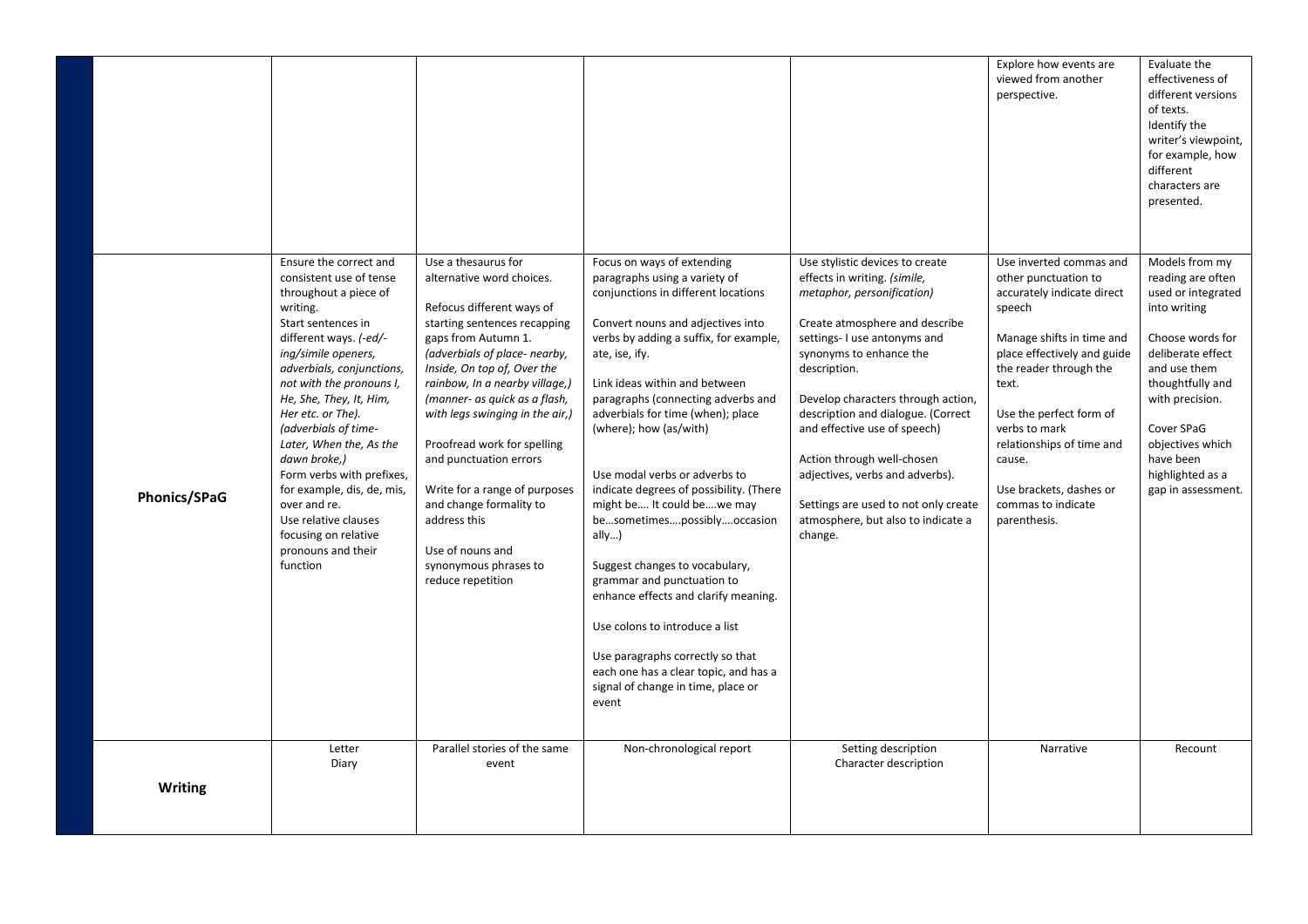| <b>Mathematics</b> | Read, write, order and<br>compare numbers up to<br>one million<br>Round numbers within<br>one million to the<br>nearest multiple of<br>powers of ten Read<br>Roman numerals up to<br>M<br>Use rounding to estimate<br>Use a range of mental<br>calculation strategies to<br>add and subtract<br>integers Illustrate and<br>explain the written<br>method of column<br>addition and subtraction<br>Select efficient<br>calculation strategies<br>Use rounding to estimate<br>Use a range of mental<br>calculation strategies to<br>add and subtract<br>integers Illustrate and<br>explain the written<br>method of column<br>addition and subtraction<br>Select efficient<br>calculation strategies | Complete, read and interpret<br>data presented in line graphs<br>Read and interpret<br>timetables including<br>calculating intervals<br>Identify multiples and factors<br>Investigate prime numbers<br>Multiply and divide by 10,<br>100 and 1000 (integers)<br>Derived facts Illustrate and<br>explain formal multiplication<br>and division strategies such<br>as short and long<br>Use a range of mental<br>calculation strategies<br>Investigate area and<br>perimeter of rectilinear<br>shapes<br>Estimate area of<br>nonrectilinear shapes | Read, write, order and compare<br>decimals<br>Round decimals to the nearest whole<br>number Represent, identify, name,<br>write, order and compare fractions<br>(including improper and mixed<br>numbers) Calculate fractions of<br>amounts<br>Classify, compare and order angles<br>Measure a draw angles with a<br>protractor<br>Understand and use angle facts to<br>calculate missing angles          | Add, subtract fractions with<br>denominators that are multiples of<br>the same number<br>Multiply fractions (and mixed<br>numbers) by a whole number<br>Explore percentage, decimal,<br>fractions equivalence<br>Coordinates in all four quadrants<br><b>Translation and reflection Calculate</b><br>intervals across zero as a context<br>for negative numbers | Convert between metric<br>units of length, mass and<br>capacity and units of time<br>Know and use<br>approximate conversion<br>between imperial and<br>metric<br>Mental strategies to add<br>and subtract involving<br>decimals<br>Formal written strategies<br>to add, subtract and<br>multiply involving<br>decimals<br>Multiply and divide by 10,<br>100 and 1000 involving<br>decimals<br>Derive multiplication facts<br>involving decimals<br>Classify 2-D shapes and<br>reason about regular and<br>irregular polygons | Properties of<br>diagonals of<br>quadrilaterals<br>Classify 3-D<br>shapes<br>$2-D$<br>representations of<br>3-D shapes.<br>Use cube numbers<br>and notation<br>Estimate volume<br>Convert units of<br>volume<br>Negative numbers<br>and calculating<br>intervals across<br>zero<br>Calculating the<br>mean<br>Interpret<br>remainders<br>Investigate<br>numbers:<br>consecutive,<br>palindromic,<br>multiples |
|--------------------|----------------------------------------------------------------------------------------------------------------------------------------------------------------------------------------------------------------------------------------------------------------------------------------------------------------------------------------------------------------------------------------------------------------------------------------------------------------------------------------------------------------------------------------------------------------------------------------------------------------------------------------------------------------------------------------------------|--------------------------------------------------------------------------------------------------------------------------------------------------------------------------------------------------------------------------------------------------------------------------------------------------------------------------------------------------------------------------------------------------------------------------------------------------------------------------------------------------------------------------------------------------|-----------------------------------------------------------------------------------------------------------------------------------------------------------------------------------------------------------------------------------------------------------------------------------------------------------------------------------------------------------------------------------------------------------|-----------------------------------------------------------------------------------------------------------------------------------------------------------------------------------------------------------------------------------------------------------------------------------------------------------------------------------------------------------------|------------------------------------------------------------------------------------------------------------------------------------------------------------------------------------------------------------------------------------------------------------------------------------------------------------------------------------------------------------------------------------------------------------------------------------------------------------------------------------------------------------------------------|---------------------------------------------------------------------------------------------------------------------------------------------------------------------------------------------------------------------------------------------------------------------------------------------------------------------------------------------------------------------------------------------------------------|
| <b>Science</b>     | <b>Properties and changes</b><br>of materials<br>-compare and group<br>together everyday<br>materials on the basis of<br>their properties,<br>including their hardness,<br>solubility, transparency,<br>conductivity (electrical<br>and thermal), and<br>response to magnets.<br>-know that some<br>materials will dissolve in<br>liquid to form a solution<br>and describe how to<br>recover a substance<br>from a solution.                                                                                                                                                                                                                                                                      | Properties and changes of<br>materials<br>-give reasons, based on<br>evidence from comparative<br>and fair tests, for the<br>particular uses of everyday<br>materials, including metals,<br>wood and plastic.<br>-demonstrate that dissolving,<br>mixing and changes of state<br>are reversible changes.<br>-explain that some changes<br>result in the formation of<br>new materials, and that this<br>kind of change is not usually<br>reversible, including changes<br>associated with burning and                                            | <b>Earth and Space</b><br>-describe the movement of the Earth<br>and other planets relative to the sun<br>in the solar system.<br>-describe the movement of the moon<br>relative to the Earth.<br>-describe the sun, Earth and moon as<br>approximately spherical bodies.<br>-use the idea of the Earth's rotation<br>to explain day and night and the<br>apparent movement of the sun<br>across the sky. | <b>Animals including humans</b><br>Describe the changes as<br>humans develop to old<br>age.                                                                                                                                                                                                                                                                     | <b>Life Cycles</b><br>describe the<br>differences in<br>the life cycles<br>of a mammal,<br>an amphibian,<br>an insect and a<br>bird<br>-describe the<br>life process of<br>reproduction in<br>some plants<br>and animals                                                                                                                                                                                                                                                                                                     | <b>Forces</b><br>-Explain that<br>unsupported<br>objects fall<br>towards the Earth<br>because of the<br>force of gravity<br>acting between<br>the Earth and the<br>falling object<br>-Identify the<br>effects of air<br>resistance, water<br>resistance and<br>friction, that act<br>between moving<br>surfaces.                                                                                              |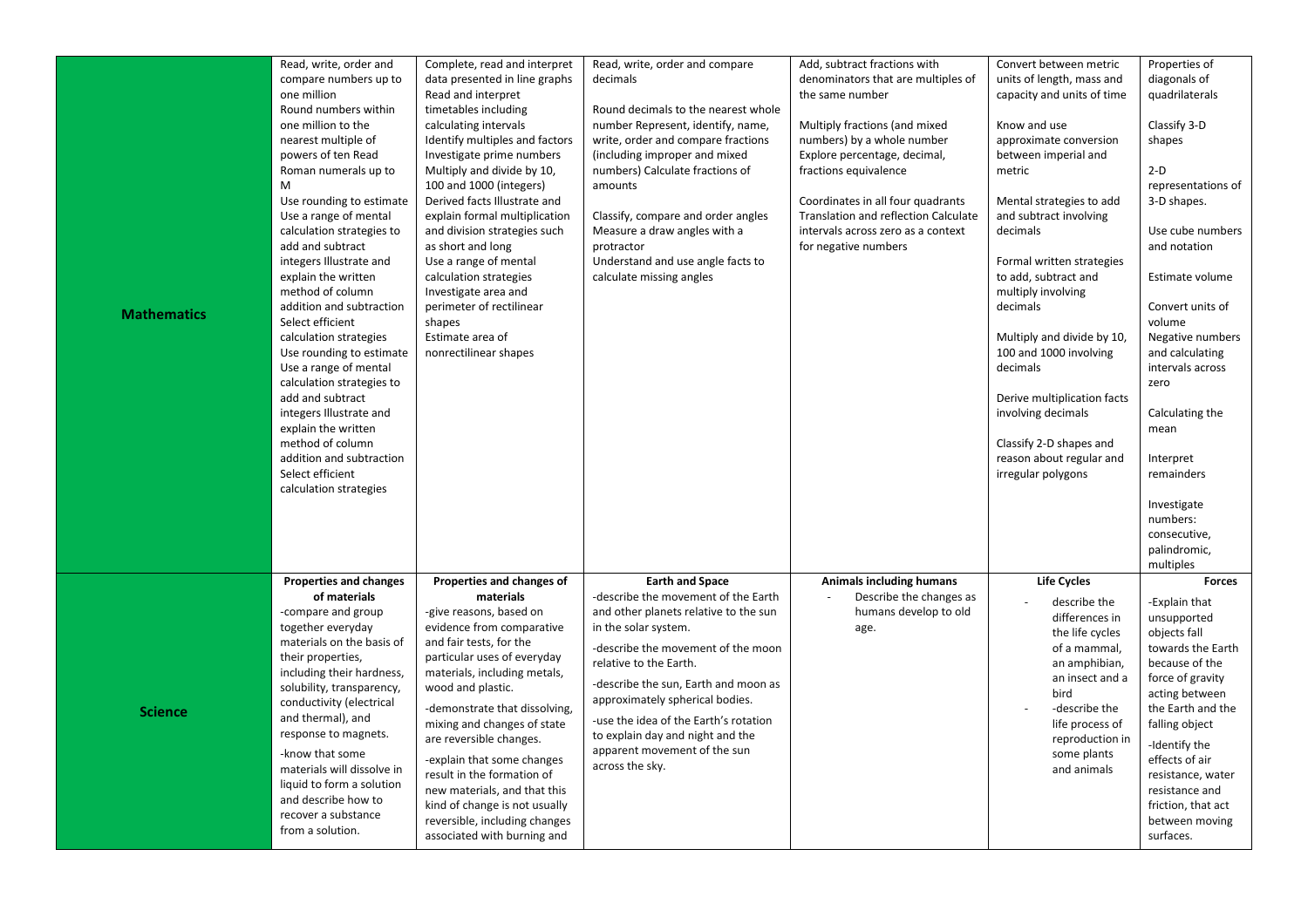|           | -use knowledge of solids,<br>liquids and gases to<br>decide how mixtures<br>might be separated,<br>including through<br>filtering, sieving and<br>evaporating.<br>To discuss and apply                                                                                                                                                                                                                                                                                                                                                                                                                                                                                         | the action of acid on<br>bicarbonate of soda.<br>To learn about devotion and                                                                                                                                               | To explore and respond thoughtfully                                                                                                                                                                                                                                                                                                                                                                       | To express their own ideas about                                                                                                                                                                                                                                                                                                                        | To pursue an enquiry into                                                                                                                                                                                                                                                                                                                                                                                                                                                                                                                                | -Recognise that<br>some mechanisms<br>including levers,<br>pulleys and gears<br>allow a smaller<br>force to have a<br>greater effect.<br>To discuss and                                                                                                                                                                                                                                                                              |
|-----------|--------------------------------------------------------------------------------------------------------------------------------------------------------------------------------------------------------------------------------------------------------------------------------------------------------------------------------------------------------------------------------------------------------------------------------------------------------------------------------------------------------------------------------------------------------------------------------------------------------------------------------------------------------------------------------|----------------------------------------------------------------------------------------------------------------------------------------------------------------------------------------------------------------------------|-----------------------------------------------------------------------------------------------------------------------------------------------------------------------------------------------------------------------------------------------------------------------------------------------------------------------------------------------------------------------------------------------------------|---------------------------------------------------------------------------------------------------------------------------------------------------------------------------------------------------------------------------------------------------------------------------------------------------------------------------------------------------------|----------------------------------------------------------------------------------------------------------------------------------------------------------------------------------------------------------------------------------------------------------------------------------------------------------------------------------------------------------------------------------------------------------------------------------------------------------------------------------------------------------------------------------------------------------|--------------------------------------------------------------------------------------------------------------------------------------------------------------------------------------------------------------------------------------------------------------------------------------------------------------------------------------------------------------------------------------------------------------------------------------|
| <b>RE</b> | their own ideas about<br>ethical questions and<br>human rights issues:<br>what is fair and unfair?<br>Why do people fight and<br>cause pain? How do we<br>know what is good? Can<br>people learn to be more<br>generous? They learn<br>from examples of<br>Christian practice and<br>consider the challenges<br>of trying to live a good<br>life<br>To use their detailed<br>understanding of<br>religious practice such as<br>remembering Jesus with<br>bread and wine in<br>Christian worship and<br>trying to follow the<br>teaching of Jesus about<br>forgiveness and loving<br>your enemies to describe<br>the significance of being<br>part of the Christian<br>religion | commitment in Christianity.<br>They consider why Christians<br>celebrate Jesus' birth: what is<br>the meaning of Christmas?                                                                                                | to the spiritual paths of Muslims,<br>Hindus or Buddhists, using a range of<br>sources of wisdom.<br>Describe the impact of examples of<br>religious teaching. A Muslim example<br>might be the impact of daily prayer<br>and Zakat (alms giving) on how<br>Muslim individuals and communities<br>live.                                                                                                   | religious issues and questions,<br>giving reasons for their thoughts.<br>To discuss and debate reasons why<br>different people have different<br>ideas about whether God is real<br>and what God is like, recognising<br>the right to freedom of religion and<br>belief for all people.                                                                 | local places of worship<br>and beliefs about worship.<br>The methods of<br>philosophy for children<br>can be used effectively<br>here. The pupils relate the<br>meanings of symbols and<br>actions used in worship to<br>events and teachings from<br>the religions they study<br>To consider: what<br>happens in holy buildings?<br>Linking to History and<br>design technology pupils<br>consider how the<br>architecture, furniture and<br>use of churches, mosques<br>and synagogues expresses<br>the community's way of<br>life, values and beliefs | present<br>thoughtfully their<br>own and others'<br>views on<br>challenging<br>questions about<br>different kinds of<br>religious<br>belonging in<br>Sheffield and<br>Yorkshire today,<br>presenting what<br>they have found<br>out about worship<br>clearly and<br>thoughtfully in a<br>variety of ways<br>including for<br>example design<br>and modelling,<br>photo album<br>descriptions and<br>recounts, Q&A,<br>poetry or art. |
| Computing | <b>Becoming an efficient</b><br>computer user<br>Use filters when<br>searching.<br>Use name and save a<br>piece of media.<br>Organise files and<br>transfer work from<br>different folders.<br>Use a range of keyboard<br>shortcuts.                                                                                                                                                                                                                                                                                                                                                                                                                                           | <b>Becoming an efficient</b><br>computer user<br>Use filters when searching.<br>Name and save a piece of<br>media.<br>Organise files and transfer<br>work from different folders.<br>Use a range of keyboard<br>shortcuts. | How do we collaborate online?<br>Evaluate their own and others digital<br>content, improving it according to<br>feedback.<br>Collect, organise and present<br>information effectively using a range<br>of media.<br>Design and create digital content for<br>a specific purpose.<br>Demonstrate responsible use of<br>online services and technologies and<br>know a range of ways to report<br>concerns. | How do I create a radio advert or<br>podcast?<br>Design and create digital content<br>for a purpose.<br>Pupils know where to find<br>copyright free images and audio,<br>and why this is important.<br>Collect, organise and present<br>information effectively.<br>Begin to use complex tools to edit<br>and enhance media for a particular<br>effect. | How do I find and share<br>data safely and<br>responsibly?<br>Understand the difference<br>between the internet and<br>the world wide web.<br>Understand the difference<br>between a search engine<br>and a web browser.<br>Know when to share<br>personal information and<br>when not to.<br>Understand the difference<br>between physical, mobile<br>and wireless networks.                                                                                                                                                                            | How do I program<br>a physical<br>system?<br>Know what<br>repetition is and<br>how it makes<br>programs more<br>efficient.<br>Predict the<br>outcome of a<br>program based on<br>the algorithm.                                                                                                                                                                                                                                      |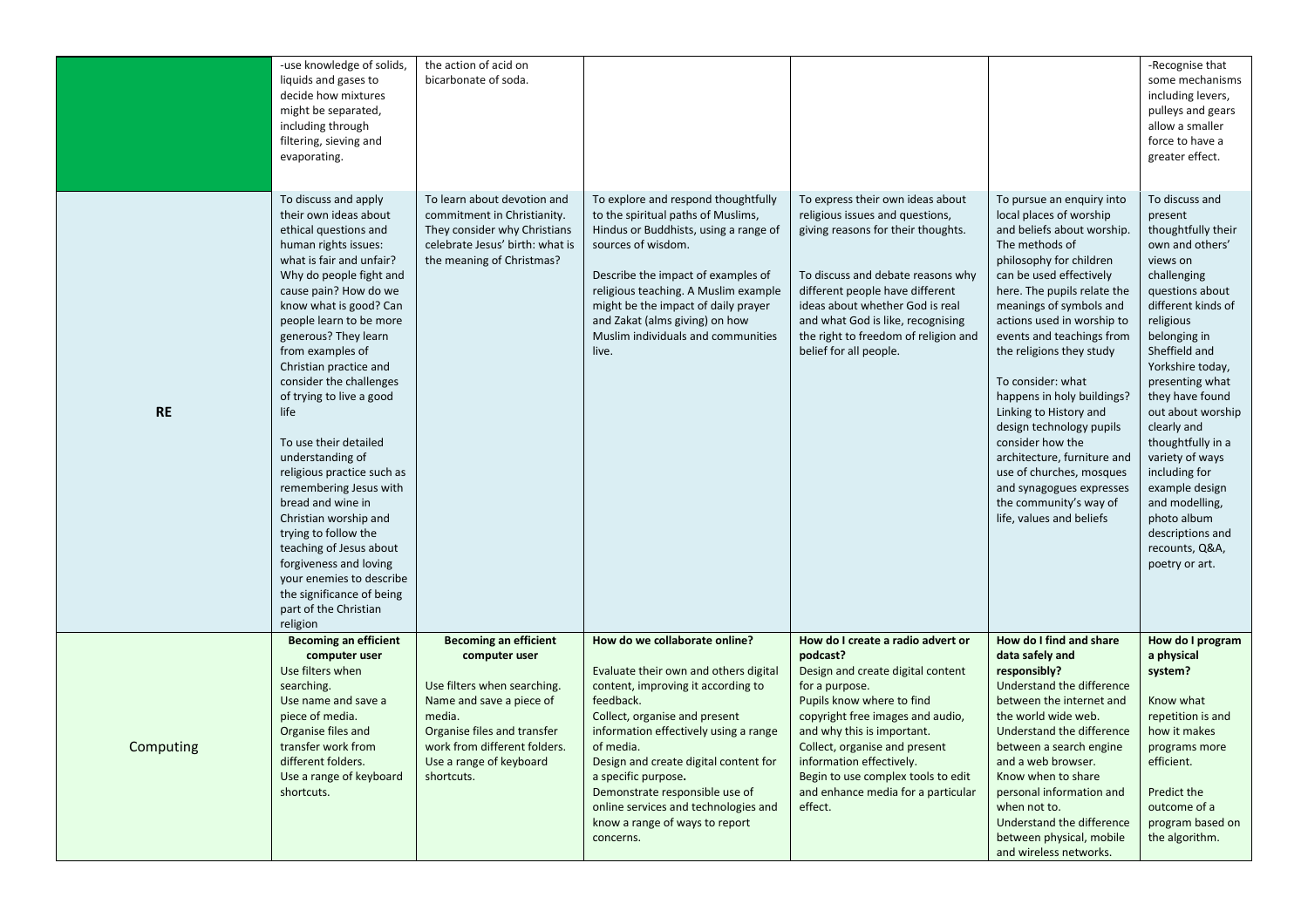|           |                                                                                                                                                                                                                                                                                        |                                                                                                                                                                                                                                                                                                                                                                                        | Recognise what kind of websites are<br>trustworthy sources of information<br>and the benefits and risks of<br>different apps and websites.                                                                                                                                                                                                                                                                                                                                                                                                           |                                                                    | Understand that the<br>internet is made up of<br>computers from all<br>around the world<br>connected together and<br>we can use it to share<br>information.                                                                                                                                             | Use forever loops.<br>Decompose a<br>problem and<br>create a solution.<br>Create a program<br>using forever<br>loops. |
|-----------|----------------------------------------------------------------------------------------------------------------------------------------------------------------------------------------------------------------------------------------------------------------------------------------|----------------------------------------------------------------------------------------------------------------------------------------------------------------------------------------------------------------------------------------------------------------------------------------------------------------------------------------------------------------------------------------|------------------------------------------------------------------------------------------------------------------------------------------------------------------------------------------------------------------------------------------------------------------------------------------------------------------------------------------------------------------------------------------------------------------------------------------------------------------------------------------------------------------------------------------------------|--------------------------------------------------------------------|---------------------------------------------------------------------------------------------------------------------------------------------------------------------------------------------------------------------------------------------------------------------------------------------------------|-----------------------------------------------------------------------------------------------------------------------|
| History   |                                                                                                                                                                                                                                                                                        | History - Anglo-Saxons<br>Know where the Anglo-<br>Saxons came from.<br>Know at least two famous<br>Anglo-Saxons<br>Use a timeline to show when<br>the Anglo-Saxons were in<br>England<br>Know the link between<br>Anglo-Saxons and<br>Christianity.<br>Know that many Anglo-<br>Saxons were farmers.<br>Know that the Anglo-Saxons<br>gave us many of the<br>words that we use today. | History - Crime and Punishment<br>Describe events from the past using<br>dates when things happened.<br>Know how an event or events from<br>the past has shaped our life<br>today.<br>Draw a timeline with different<br>historical periods showing key<br>historical events or lives of<br>significant people<br>Know how crime and punishment<br>has changed over a period of<br>time.<br>Know how Britain has had a major<br>influence on the world.<br>Know how the lives of wealthy<br>people were different from the<br>lives of poorer people. |                                                                    |                                                                                                                                                                                                                                                                                                         |                                                                                                                       |
| Geography | <b>Geography-Mountains</b><br>• Know, name and locate<br>the capital cities of<br>neighbouring<br>European countries.<br>• Know the countries<br>that make up the<br>European Union.<br>• Know about, name and<br>locate many of the<br>world's most famous<br>mountainous<br>regions. |                                                                                                                                                                                                                                                                                                                                                                                        |                                                                                                                                                                                                                                                                                                                                                                                                                                                                                                                                                      |                                                                    | <b>Geography - Rivers</b><br>. Know why most cities as<br>situated by rivers.<br>• Know about the course<br>of a river.<br>• Name and locate many<br>of the world's most<br>famous rivers.<br>• Know why ports are<br>important and the<br>role they play in<br>distributing goods<br>around the world. |                                                                                                                       |
| Art       | Identify and draw<br>objects and use marks                                                                                                                                                                                                                                             | Know how to use shading<br>to create mood and<br>feeling.                                                                                                                                                                                                                                                                                                                              | Know how to organise line, tone,<br>shape and colour to represent<br>figures and forms in movement.                                                                                                                                                                                                                                                                                                                                                                                                                                                  | Know how to create an accurate<br>print design following criteria. | Use images which have<br>been created,<br>scanned and found;                                                                                                                                                                                                                                            | Research the<br>work of an<br>artist and use                                                                          |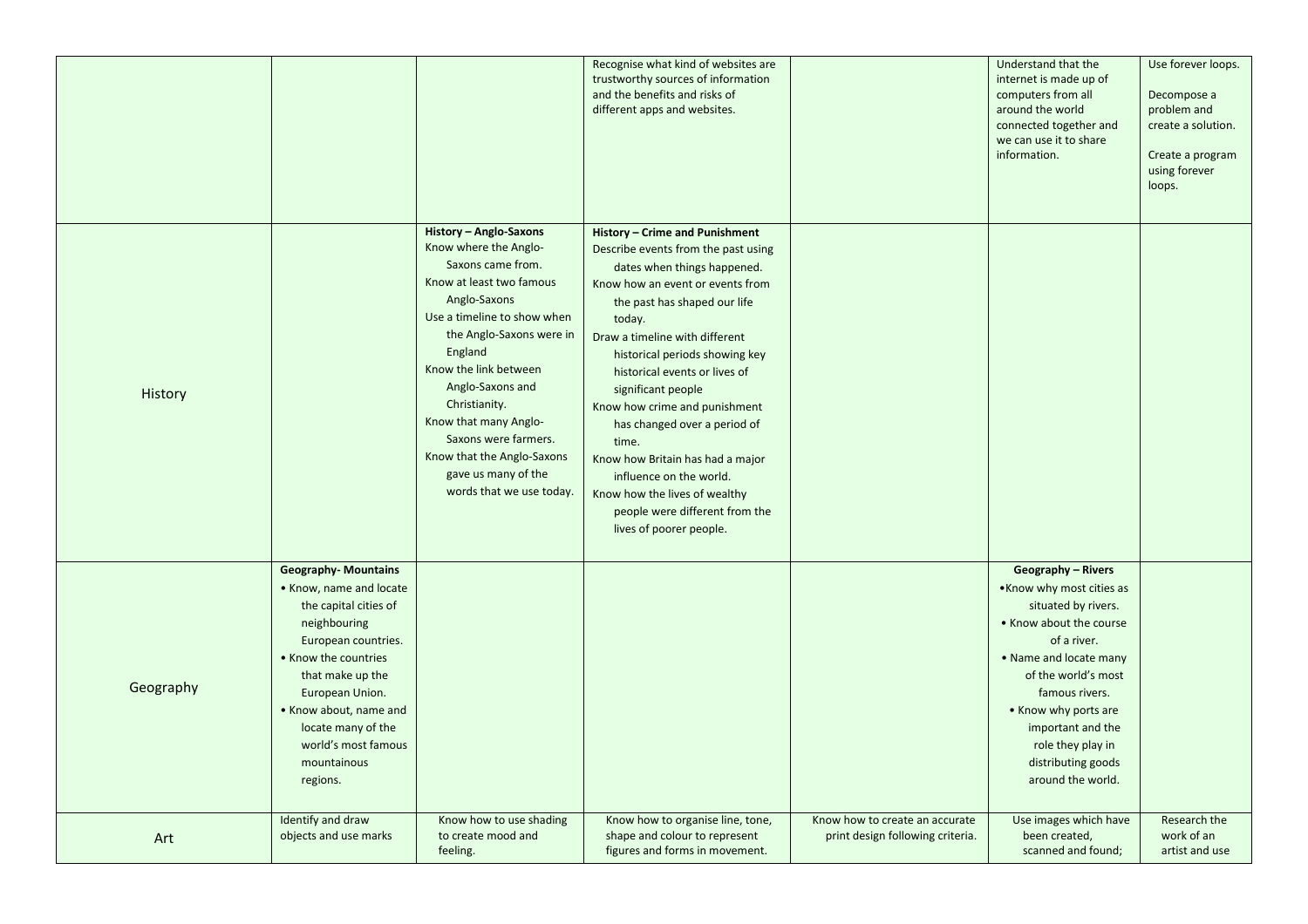|                            | and lines, to produce                            |                                                                     |                                                    |                                               | altering them where                         | their work to               |
|----------------------------|--------------------------------------------------|---------------------------------------------------------------------|----------------------------------------------------|-----------------------------------------------|---------------------------------------------|-----------------------------|
|                            | texture.                                         |                                                                     |                                                    |                                               | necessary to create                         | replicate a style           |
|                            |                                                  |                                                                     | Know how to express emotions<br>within art         |                                               | art.                                        |                             |
|                            |                                                  |                                                                     |                                                    |                                               |                                             |                             |
|                            |                                                  |                                                                     |                                                    |                                               |                                             |                             |
|                            |                                                  | <b>Create an Anglo-Saxon</b>                                        | (Earth and Space Models)                           |                                               |                                             | Food                        |
|                            |                                                  | settlement)                                                         |                                                    |                                               |                                             | • Show that I can           |
|                            |                                                  | • Come up with a range of                                           | • Evaluate appearance and function                 |                                               |                                             | be both                     |
|                            |                                                  | ideas after collecting<br>information from                          | against original criteria.                         |                                               |                                             | hygienic<br>and safe in     |
|                            |                                                  | different sources.                                                  |                                                    |                                               |                                             | the kitchen.                |
|                            |                                                  |                                                                     | • Use a range of tools and equipment               |                                               |                                             |                             |
| DT                         |                                                  | • Produce a detailed, step-                                         | competently.                                       |                                               |                                             | • Explain how a             |
|                            |                                                  | by-step plan.                                                       | · Make a prototype before make a                   |                                               |                                             | product will<br>appeal to a |
|                            |                                                  |                                                                     | final version.                                     |                                               |                                             | specific                    |
|                            |                                                  | • Suggest alternative plans;                                        |                                                    |                                               |                                             | audience.                   |
|                            |                                                  | outlining the positive                                              |                                                    |                                               |                                             |                             |
|                            |                                                  | features and draw<br>backs.                                         |                                                    |                                               |                                             |                             |
|                            |                                                  |                                                                     |                                                    |                                               |                                             |                             |
|                            |                                                  | Christmas song/production                                           |                                                    | • Know how to compose music                   |                                             |                             |
|                            |                                                  | . Know how to breathe in the                                        |                                                    | which meets specific                          |                                             |                             |
|                            |                                                  | correct place when                                                  |                                                    | criteria.                                     |                                             |                             |
|                            |                                                  | singing.                                                            |                                                    | . Know how to use notation to                 |                                             |                             |
|                            |                                                  | • Know how to maintain my                                           |                                                    | record groups of pitches                      |                                             |                             |
|                            |                                                  | part whilst others are<br>performing their part.                    |                                                    | (chords).<br>• Know how to use my music diary |                                             |                             |
| <b>Music</b>               |                                                  |                                                                     |                                                    | to record aspects of the                      |                                             |                             |
|                            |                                                  |                                                                     |                                                    | composition process.                          |                                             |                             |
|                            |                                                  |                                                                     |                                                    | • Know how to choose the most                 |                                             |                             |
|                            |                                                  |                                                                     |                                                    | appropriate tempo for a                       |                                             |                             |
|                            |                                                  |                                                                     |                                                    | piece of music.                               |                                             |                             |
|                            |                                                  |                                                                     |                                                    |                                               |                                             |                             |
|                            | Games                                            | Dance                                                               | Gymnastics                                         | Games:                                        | Outdoor and adventurous                     | <b>Athletics</b>            |
|                            | Basketball                                       | To compose my own dances                                            | To make complex extended                           | <b>Tennis</b>                                 | $-$ orienteering                            | To be                       |
|                            | Gain possession by                               | in a creative way.                                                  | sequences.                                         | To use forehand and backhand                  | To follow a map into an                     | controlled                  |
|                            | working a team.<br>Pass in different ways.       | To perform to an<br>accompaniment.                                  | To combine action, balance and                     | with a racket.                                | unknown location.<br>To use clues and a     | when taking off             |
| <b>PE</b>                  | To choose a tactic for                           | Create a dance that shows                                           | shape.                                             |                                               | compass to navigate a                       | and landing.                |
|                            | defending and attacking.                         | clarity, fluency, accuracy and                                      | To perform consistently to                         |                                               | route.                                      | To throw with               |
|                            | Use a number of                                  | consistency.                                                        | different audiences.                               |                                               | To change my route to                       | accuracy.                   |
|                            | techniques to pass,                              |                                                                     |                                                    |                                               | overcome a problem.                         | To combine                  |
|                            | dribble and shoot.                               |                                                                     |                                                    |                                               | To use new information to                   | running and                 |
|                            |                                                  |                                                                     |                                                    |                                               | change my route.                            | jumping                     |
| <b>MFL</b>                 |                                                  |                                                                     |                                                    |                                               |                                             |                             |
|                            | -Recycle week (20 <sup>th</sup> Sept             | Diwali (4 <sup>th</sup> Nov)                                        | Chinese New Year (1st Feb)                         | World Book Day (3rd March)                    | Queens platinum jubilee                     |                             |
|                            | - 26 <sup>th</sup> Sept)<br>-Black History Month | Bonfire night (5 <sup>th</sup> Nov)<br>World Science Day (10th Nov) | Pancake day (2nd Feb)<br>Valentines day (14th Feb) | International Women's Day (8th<br>March)      | Earth Day (22nd April)<br>Eid (May 2nd tbc) |                             |
| Festivals and celebrations | (Oct)                                            | Remembrance Day (11 <sup>th</sup> Nov)                              |                                                    | <b>Mothers Day</b>                            | Father's Day                                |                             |
|                            | - World Space week (4 <sup>th</sup> -            | Hanukkah (29 <sup>th</sup> Nov)                                     |                                                    | Science Week (11-20 <sup>th</sup> March)      |                                             |                             |
|                            | 10 <sup>th</sup> October)                        | Christmas Jumper Day (10th                                          |                                                    | Ramadan begins (early April tbc)              |                                             |                             |
|                            | -Halloween (31st Oct)                            | Dec)                                                                |                                                    | Vaisakhi (13th April)                         |                                             |                             |